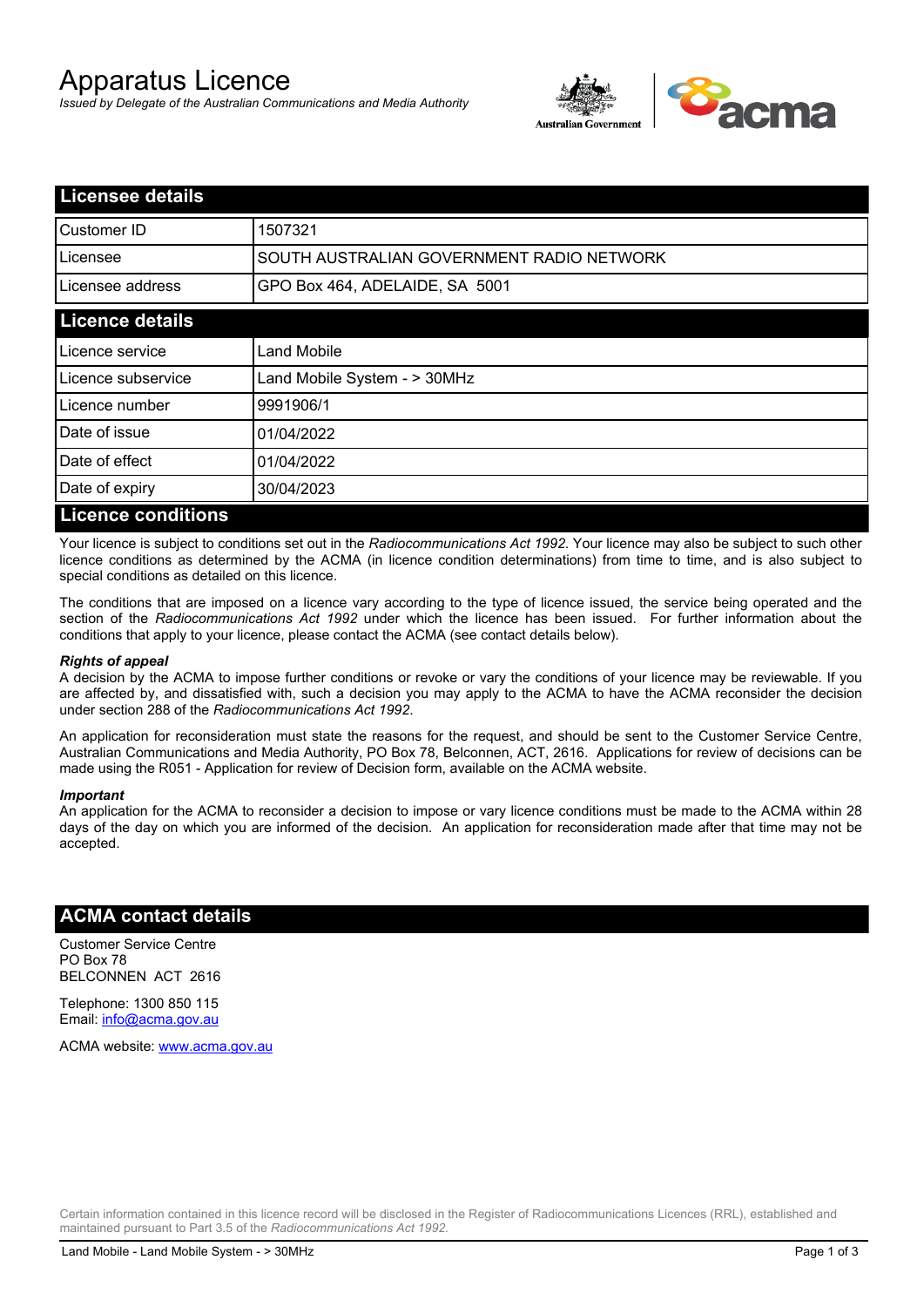### **Advisory Notes applying to licence no.: 9991906/1**

Conditions applicable to the operation of Land Mobile System station(s) authorised under this licence can be found in the Radiocommunications Licence Conditions (Apparatus Licence) Determination and the Radiocommunications Licence Conditions (Land Mobile Licence) Determination. Copies of these determinations are available from the ACMA and from the ACMA home page (www.acma.gov.au).